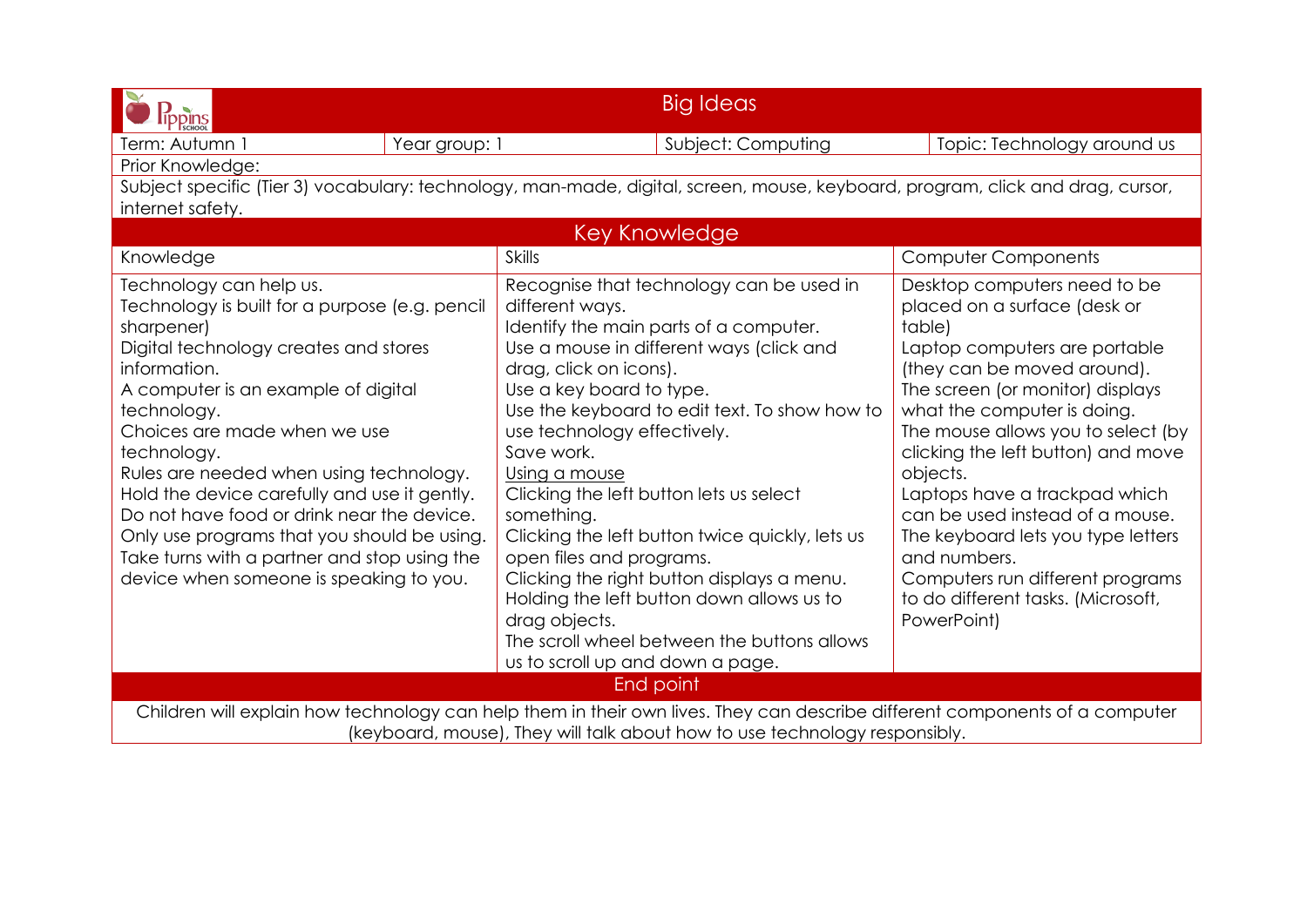| Term: Autumn 1                                                                                                                                                                                                                                                                                                                                                                                                                                                                                     | Year group: 2                                                                                                                                                                                                                                                                                                                                                                                                          | Subject: Computing                                                                                                                                                                                                                                                                                                                                                                                                                                                                                                                                                                                                                                                                                                                | Topic: Information Technology<br>Around us |
|----------------------------------------------------------------------------------------------------------------------------------------------------------------------------------------------------------------------------------------------------------------------------------------------------------------------------------------------------------------------------------------------------------------------------------------------------------------------------------------------------|------------------------------------------------------------------------------------------------------------------------------------------------------------------------------------------------------------------------------------------------------------------------------------------------------------------------------------------------------------------------------------------------------------------------|-----------------------------------------------------------------------------------------------------------------------------------------------------------------------------------------------------------------------------------------------------------------------------------------------------------------------------------------------------------------------------------------------------------------------------------------------------------------------------------------------------------------------------------------------------------------------------------------------------------------------------------------------------------------------------------------------------------------------------------|--------------------------------------------|
|                                                                                                                                                                                                                                                                                                                                                                                                                                                                                                    | Prior Knowledge: In year 1, children learnt about what technology is and how it is used in school.                                                                                                                                                                                                                                                                                                                     |                                                                                                                                                                                                                                                                                                                                                                                                                                                                                                                                                                                                                                                                                                                                   |                                            |
| Subject specific (Tier 3) vocabulary: information technology, computer, device, barcode, scanner, communication,<br>entertainment, appliances, signal, E-safety.                                                                                                                                                                                                                                                                                                                                   |                                                                                                                                                                                                                                                                                                                                                                                                                        |                                                                                                                                                                                                                                                                                                                                                                                                                                                                                                                                                                                                                                                                                                                                   |                                            |
|                                                                                                                                                                                                                                                                                                                                                                                                                                                                                                    |                                                                                                                                                                                                                                                                                                                                                                                                                        | <b>Key Knowledge</b>                                                                                                                                                                                                                                                                                                                                                                                                                                                                                                                                                                                                                                                                                                              |                                            |
| Technology has been made by people to help us.<br>computers (card readers, digital cameras and usb sticks).<br>can access their money.<br>safely.<br>Information technology helps us to do things quicker and easier.<br>Information technology helps us to stay safe.<br>Safety rules:<br>Games and apps that we use must be age appropriate.<br>Don't use devices at social times: remember your manners.<br>Stick to using technology at agreed times. Too much screen time is not good for us. | Information technology is in lots of important items in our home and around the world.<br>Some information technology in the home helps us to communicate: internet router, telephone.<br>Information technology can be found in shops: barcode scanners and tills work together.<br>Information technology helps us to communicate and have fun.<br>Always sit down when using handheld devices: they can be dropped. | Information technology includes computers (desktop computers, laptops, games consoles and phones) and things that work with<br>There is lots of information technology in the home: the control panel for the heating, washing machine and microwave.<br>Some information technology in the home is used to entertain us: toys, consoles, computer games and DVD players.<br>Information technology can be found at the bank: bank cards, card readers and cash machines work together so that customers<br>Information technology can be found on the street: traffic lights, buttons and signals work together to help us to cross the road<br>End point<br>Children will discuss how information technology improves our lives |                                            |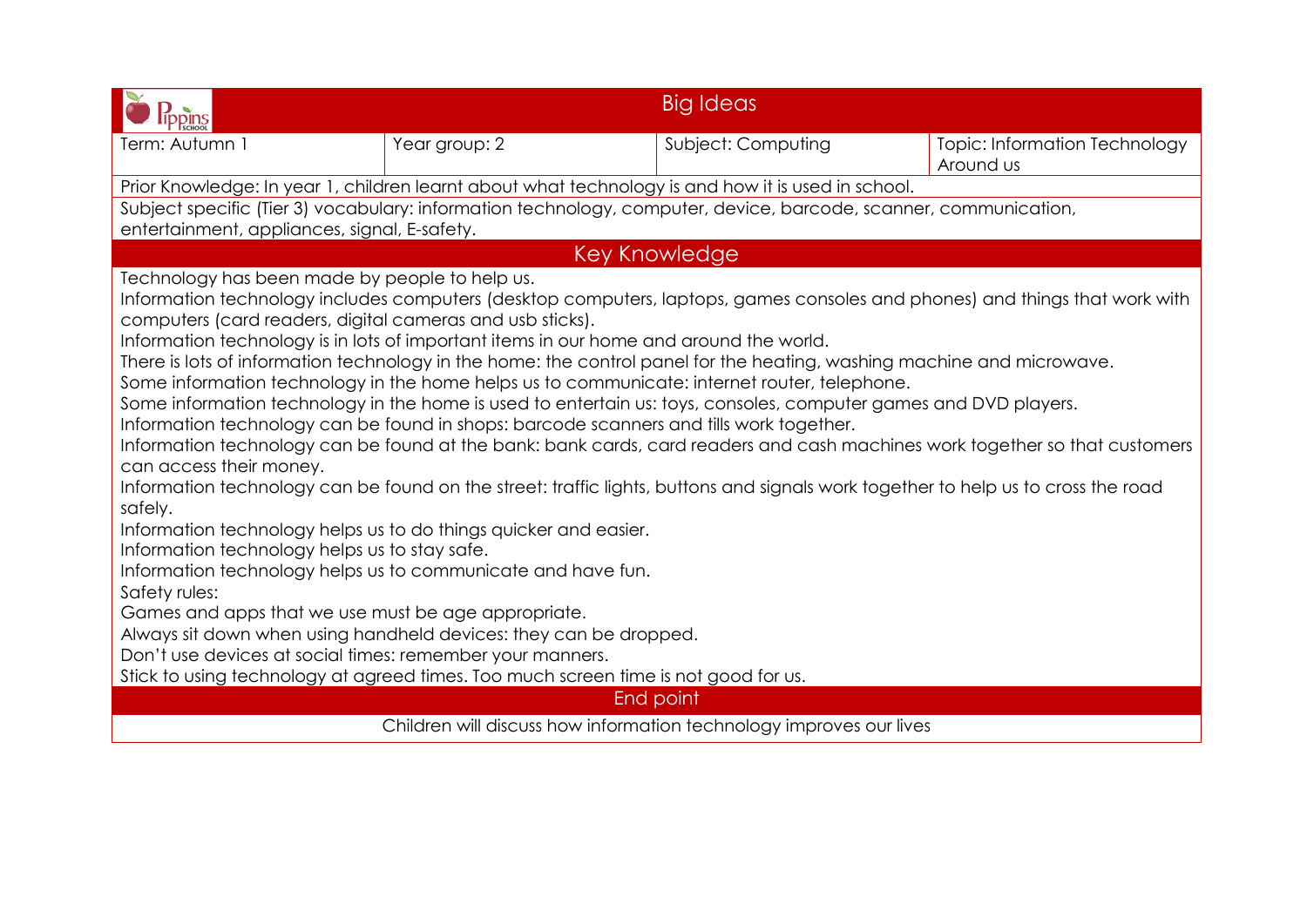|                                                                                                                                  |                                                                                                                               |  | <b>Big Ideas</b>                                    |                                                                                                 |                                                                                                                                          |
|----------------------------------------------------------------------------------------------------------------------------------|-------------------------------------------------------------------------------------------------------------------------------|--|-----------------------------------------------------|-------------------------------------------------------------------------------------------------|------------------------------------------------------------------------------------------------------------------------------------------|
| Term: Autumn 1                                                                                                                   | Year group: 3                                                                                                                 |  | Subject: Computing                                  |                                                                                                 | <b>Topic: Connecting Computers</b>                                                                                                       |
|                                                                                                                                  | Prior Knowledge: Digital technology is something that has been made to help us. Information technology includes computers and |  |                                                     |                                                                                                 |                                                                                                                                          |
| things that work with computers.                                                                                                 |                                                                                                                               |  |                                                     |                                                                                                 |                                                                                                                                          |
|                                                                                                                                  |                                                                                                                               |  |                                                     |                                                                                                 | Subject specific (Tier 3) vocabulary: digital device, input, process, output, connection, network, network switch, server, WAP, E-safety |
|                                                                                                                                  |                                                                                                                               |  | Key Knowledge                                       |                                                                                                 |                                                                                                                                          |
| Knowledge                                                                                                                        |                                                                                                                               |  |                                                     | <b>Definitions</b>                                                                              |                                                                                                                                          |
| Digital devices have an input, process and output. Information and data can be                                                   |                                                                                                                               |  | Input devices: devices that you can use to tell the |                                                                                                 |                                                                                                                                          |
| shared across networks. Many devices are used to create networks.                                                                |                                                                                                                               |  | device what you want it to do: keyboard, mouse,     |                                                                                                 |                                                                                                                                          |
| A device is made for a particular purpose (more than an on-off function).                                                        |                                                                                                                               |  |                                                     |                                                                                                 | web cam, digital camera, microphone, touch                                                                                               |
| Digital devices have an input, process, output (IPO)                                                                             |                                                                                                                               |  |                                                     | screen.                                                                                         |                                                                                                                                          |
| Input- a message is sent to the device. (pressing a button on a keyboard)                                                        |                                                                                                                               |  |                                                     |                                                                                                 | Output device: devices that receive: screen,                                                                                             |
| Process - it follows a program that tells it what to do.                                                                         |                                                                                                                               |  |                                                     | printer, headphones, projector, speaker.                                                        |                                                                                                                                          |
| Output – the end result of the process. (the letter appears on the screen).                                                      |                                                                                                                               |  |                                                     | Network switch: a device that helps different                                                   |                                                                                                                                          |
| A connection describes a link between the computer and something else.                                                           |                                                                                                                               |  |                                                     | devices on a network to be connected with                                                       |                                                                                                                                          |
| A computer network is a set of connections that joins the computers together.                                                    |                                                                                                                               |  | each other.                                         |                                                                                                 |                                                                                                                                          |
| The computers in a network can send and receive information to one another.                                                      |                                                                                                                               |  |                                                     | Server: a computer that manages networks and<br>stores files that all the computers can access. |                                                                                                                                          |
| Networks help us to communicate quickly and easily.<br>Networks can join computers to shared devices like scanners and printers. |                                                                                                                               |  |                                                     | Wireless access point (WAD): a device                                                           |                                                                                                                                          |
| The internet is a global network of shared computers.                                                                            |                                                                                                                               |  |                                                     | connected to a wired network, that sends and                                                    |                                                                                                                                          |
| If information is shared or stored on a network, it reduces the risk of data being                                               |                                                                                                                               |  |                                                     | receives wireless signals to and from devices.                                                  |                                                                                                                                          |
| lost e.g. if one computer breaks.                                                                                                |                                                                                                                               |  |                                                     |                                                                                                 |                                                                                                                                          |
| End point                                                                                                                        |                                                                                                                               |  |                                                     |                                                                                                 |                                                                                                                                          |
| Children can explain the benefits of connecting devices in a network.                                                            |                                                                                                                               |  |                                                     |                                                                                                 |                                                                                                                                          |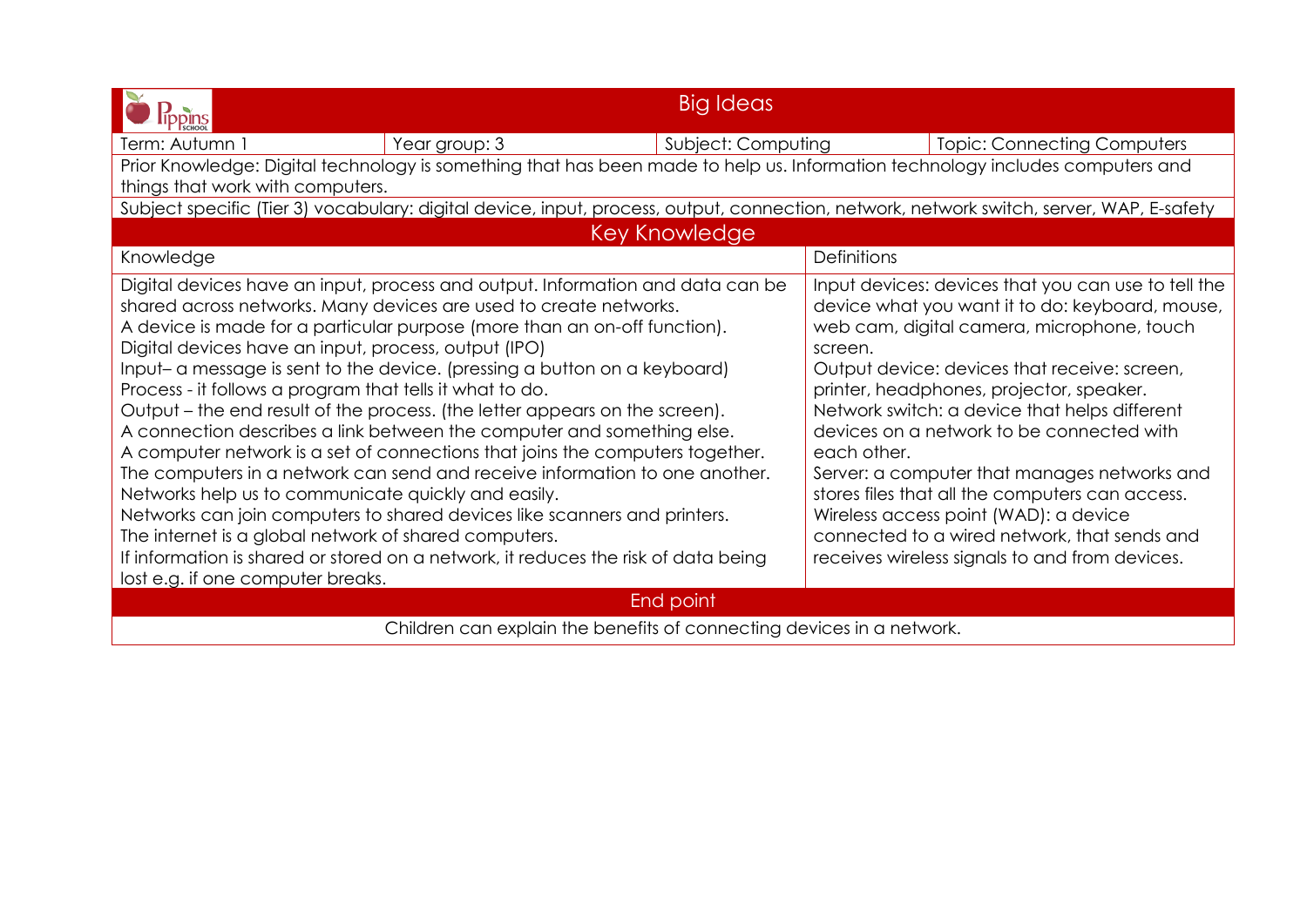| lippins                                                                                                                          |               | <b>Big Ideas</b>   |                                                |                                                  |
|----------------------------------------------------------------------------------------------------------------------------------|---------------|--------------------|------------------------------------------------|--------------------------------------------------|
| Term: Autumn 1                                                                                                                   | Year group: 4 | Subject: Computing |                                                | Topic: The Internet                              |
| Prior Knowledge: Children have learnt about networks and the benefits of computers being connected to a network. They have       |               |                    |                                                |                                                  |
| learnt that digital devices have and input, process and output.                                                                  |               |                    |                                                |                                                  |
| Subject specific (Tier 3) vocabulary: network, internet, World Wide Web, router, security, website, webpage, browser, domain,    |               |                    |                                                |                                                  |
| reliable                                                                                                                         |               |                    |                                                |                                                  |
|                                                                                                                                  |               | Key Knowledge      |                                                |                                                  |
| Knowledge                                                                                                                        |               |                    | Definitions                                    |                                                  |
| The internet is a network of networks that connects computers around the                                                         |               |                    |                                                | World Wide Web: the part of the internet where   |
| world.                                                                                                                           |               |                    |                                                | we can visit webpages and websites.              |
| The World Wide Web is a system on the internet that has websites and                                                             |               |                    | Websites are a set of webpages.                |                                                  |
| webpages.                                                                                                                        |               |                    | Webpages may contain different features e.g. a |                                                  |
| The World Wide Web can be accessed through the internet.                                                                         |               |                    |                                                | title, links to other pages, images, videos and  |
| A router is something that finds a route between networks connecting them.                                                       |               |                    | text.                                          |                                                  |
| Networks have security features that mean that they can block or allow                                                           |               |                    |                                                | Webpages and websites can be found using         |
| messages and requests. This means that data and information can be kept                                                          |               |                    |                                                | web addresses (domains) usually split into three |
| safe.                                                                                                                            |               |                    | parts:                                         |                                                  |
| Some content is protected on the internet.                                                                                       |               |                    | 1. WWW.                                        |                                                  |
| Not all information on the internet is accurate.                                                                                 |               |                    | 2. Name of the organisation or topic           |                                                  |
|                                                                                                                                  |               |                    |                                                | 3. Type of organisation/location                 |
| Ownership and reliability                                                                                                        |               |                    |                                                | .co.uk: a company located in the UK.             |
| The content on the internet may belong to different people or companies for                                                      |               |                    | .gov.uk: used by the UK government.            |                                                  |
| example the person who wrote it or the company who published it.                                                                 |               |                    | .com: used by many big companies selling       |                                                  |
| The content may be copyrighted meaning that other people can not use it                                                          |               |                    | products                                       |                                                  |
| without their permission.                                                                                                        |               |                    |                                                | org: means organisation and is used by           |
| Not all of the information that we see or hear on the internet is reliable. Some                                                 |               |                    |                                                | charities and educational establishments.        |
| of it maybe inaccurate due to people misleading or misunderstanding.                                                             |               |                    |                                                | .sch.uk: used by schools in the UK.              |
| Inaccurate information can quickly spread. This is known as fake news. We                                                        |               |                    |                                                | Web browsers e.g. Google Chrome, Internet        |
| should check multiple sources to check the information is correct (verify).                                                      |               |                    |                                                | Explorer, help us to find pages on the internet. |
| End point                                                                                                                        |               |                    |                                                |                                                  |
| Children will evaluate online content to assess how honest, accurate, or reliable it is and understand the consequences of false |               |                    |                                                |                                                  |
| information.                                                                                                                     |               |                    |                                                |                                                  |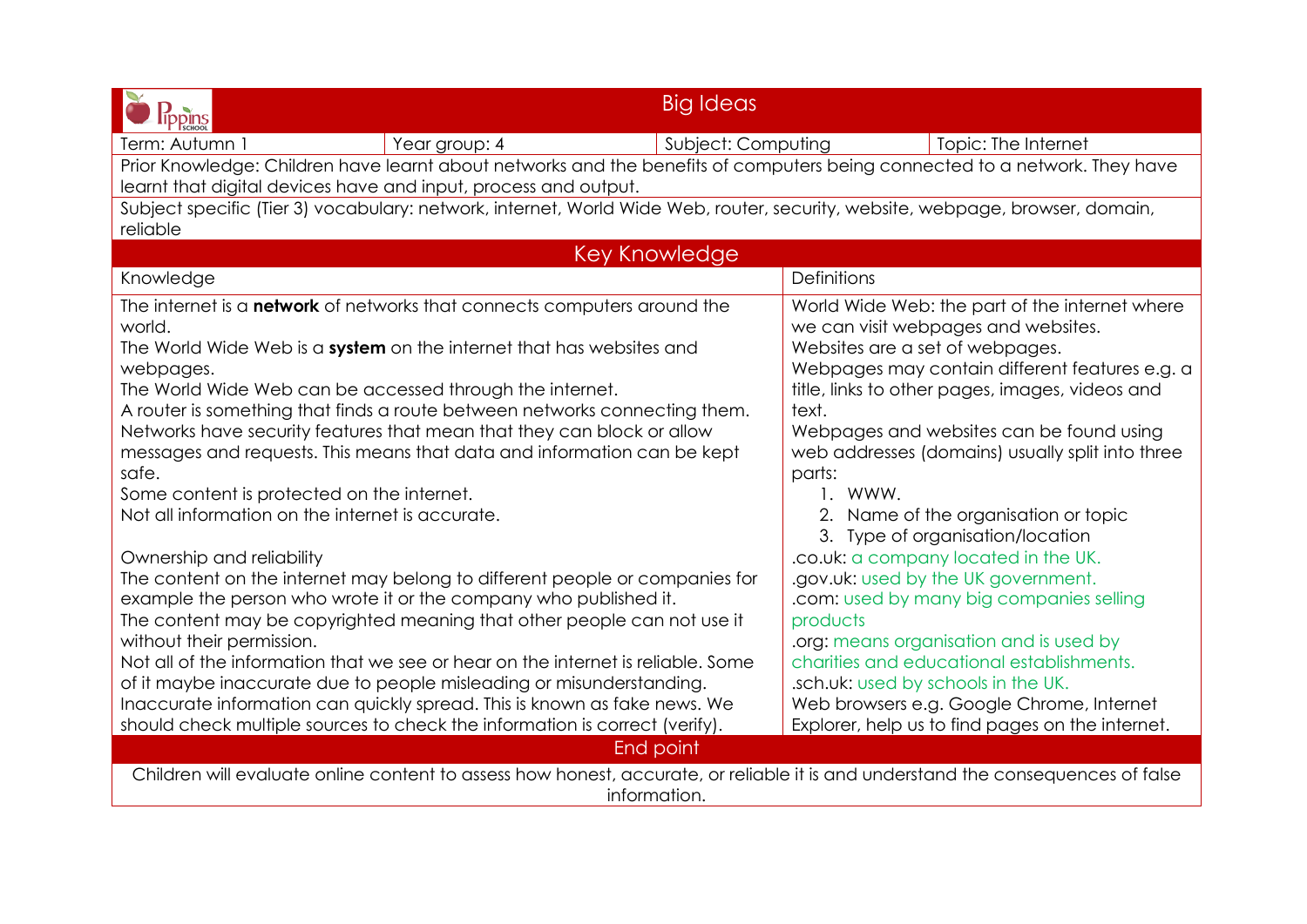| <b>lippins</b>                                                                                                                                                                                                                                                                                                                                                                                                                                                                                                                                                                                                                                                                                                                                                                                                                                                                                                                                                                                                                                                      | <b>Big Ideas</b>                                                                                                                                                                                                                                                                                                                                                                                                                                                                                                                                                                                                                                                                                                                                                                      |  |  |  |
|---------------------------------------------------------------------------------------------------------------------------------------------------------------------------------------------------------------------------------------------------------------------------------------------------------------------------------------------------------------------------------------------------------------------------------------------------------------------------------------------------------------------------------------------------------------------------------------------------------------------------------------------------------------------------------------------------------------------------------------------------------------------------------------------------------------------------------------------------------------------------------------------------------------------------------------------------------------------------------------------------------------------------------------------------------------------|---------------------------------------------------------------------------------------------------------------------------------------------------------------------------------------------------------------------------------------------------------------------------------------------------------------------------------------------------------------------------------------------------------------------------------------------------------------------------------------------------------------------------------------------------------------------------------------------------------------------------------------------------------------------------------------------------------------------------------------------------------------------------------------|--|--|--|
| Year group: 5<br>Term: Autumn                                                                                                                                                                                                                                                                                                                                                                                                                                                                                                                                                                                                                                                                                                                                                                                                                                                                                                                                                                                                                                       | Subject: Computing<br>Topic: Sharing Information                                                                                                                                                                                                                                                                                                                                                                                                                                                                                                                                                                                                                                                                                                                                      |  |  |  |
| Prior Knowledge: Children have previously learnt that computers have input, processing and output components. They have<br>learnt that the internet is a network or networks and websites and webpages can be accessed on the internet.<br>Subject specific (Tier 3) vocabulary: system, input, output, connection, digital, process, components, network, protocols, packets,<br>IP address, domain name server, routers, collaboration, remix, reuse, copyright                                                                                                                                                                                                                                                                                                                                                                                                                                                                                                                                                                                                   |                                                                                                                                                                                                                                                                                                                                                                                                                                                                                                                                                                                                                                                                                                                                                                                       |  |  |  |
| Key Knowledge                                                                                                                                                                                                                                                                                                                                                                                                                                                                                                                                                                                                                                                                                                                                                                                                                                                                                                                                                                                                                                                       |                                                                                                                                                                                                                                                                                                                                                                                                                                                                                                                                                                                                                                                                                                                                                                                       |  |  |  |
| Knowledge                                                                                                                                                                                                                                                                                                                                                                                                                                                                                                                                                                                                                                                                                                                                                                                                                                                                                                                                                                                                                                                           | <b>Definitions</b>                                                                                                                                                                                                                                                                                                                                                                                                                                                                                                                                                                                                                                                                                                                                                                    |  |  |  |
| Computers can be connected together to form systems.<br>We can save work to a server so that it can be accessed from a device that is<br>linked to that network.<br>Computers communicate with other devices.<br>Computers on a network can connect to a server.<br>A router connects the network to the internet.<br>Information is transferred across the internet.<br>Data is transferred using agreed protocols (methods).<br>Connections between computers allow us to access shared files and work<br>together.<br>The internet allows people in different places work together on the same<br>document (collaboration).<br>The internet allows different media to be shared.<br>Chat functions can be used to communicate with other collaborators.<br>Internet collaborations can be public or private.<br>There are rules about sharing information and copyright prohibits sharing of some<br>material. When building on someone else's work, you need to make sure that you<br>have the appropriate permission and are not in breach of copyright rules. | Input $-$ a set of instructions to perform a task<br>Process – the action being performed<br>Output – the result of the actions.<br>Data Packets – Information broken down into<br>small parts: where it is going, where it is from<br>and how to reassemble it.<br>Collaboration - working together to reach a<br>shared goal such as a project.<br>Ip address - Internet protocol address. Like a<br>postcode for computers so that they can<br>identify each other.<br>Switch - A device connecting many other<br>devices so they can act as a network.<br>Router - A simpler form of a switch.<br>DNS - Domain Name System. It turns a user-<br>friendly domain name into an IP address.<br>Domain - www.pippins.slough.sch.uk<br>Protocol – An agreed way of doing<br>something. |  |  |  |
| End point                                                                                                                                                                                                                                                                                                                                                                                                                                                                                                                                                                                                                                                                                                                                                                                                                                                                                                                                                                                                                                                           |                                                                                                                                                                                                                                                                                                                                                                                                                                                                                                                                                                                                                                                                                                                                                                                       |  |  |  |
| Children will be able to discuss the pros and cons of working with others on a shared document and explain how information is<br>transferred between systems and devices.                                                                                                                                                                                                                                                                                                                                                                                                                                                                                                                                                                                                                                                                                                                                                                                                                                                                                           |                                                                                                                                                                                                                                                                                                                                                                                                                                                                                                                                                                                                                                                                                                                                                                                       |  |  |  |